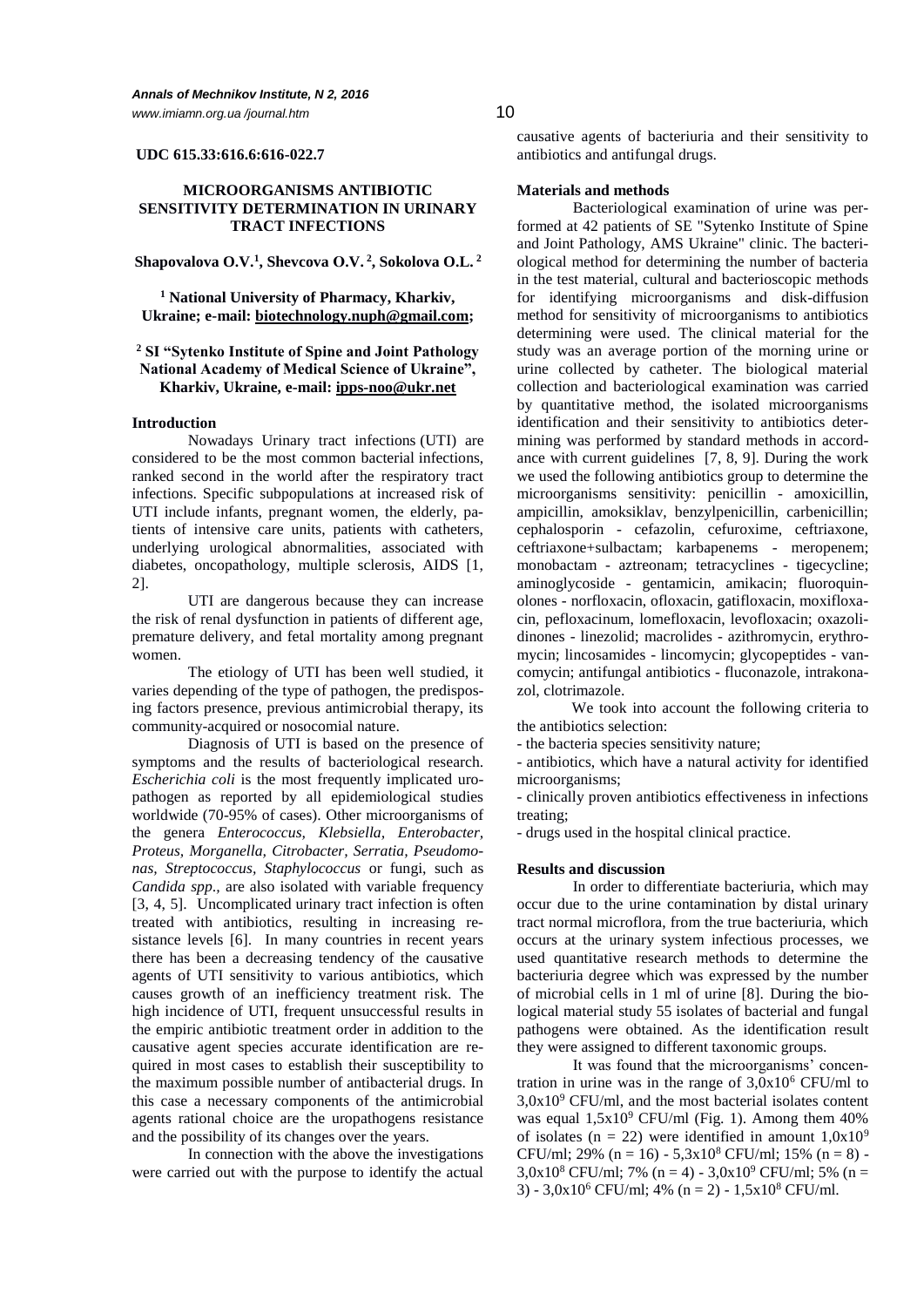



#### **Figure 1. Quantitative characteristics of microorganisms that were isolated from urine (CFU/ml)**

As a result of the microorganisms' identification and quantitative estimation the following species were determined: *Escherichia coli, Staphylococcus spp., Streptococcus spp., Proteus mirabilis, Klebsiella pneumoniae, Candida spp*. The studies showed that among the most commonly identified microorganisms *Escherichia coli* and *Staphylococcus spp*. were often detected in 5,3x10<sup>8</sup> CFU/ml concentrations. For *Streptococcus spp*. and *Proteus mirabilis* that value was  $1,5x10^9$  CFU/ml; for *Klebsiella pneumonia* - 3,0x10<sup>8</sup> CFU/ml; for *Candida spp*. - 3,0x10<sup>6</sup> CFU/ml respectively.

While the obtained isolates bacterioscopic and cultural identification it was found that the most often occurred microorganisms relate to the following families and genus: *Micrococcaceae* (n = 24, (43,6±6,7)%), *Staphylococcus* (n = 24); *Streptococcaceae* (n = 7, (12,7±4,5)%), *Streptococcus* (n = 7); *Enterobacteriaceae* (n = 16, (29,1±6,1)%), *Escherichia* (n=8), *Klebsiella* (n = 3), *Proteus* (n = 5); *Saccharomycetaceae* (n = 3, (5,4±3,0)%), *Candida* (n=3).

The bacteria and fungi isolates identification results, which were obtained at appropriate nutrient media with its biochemical activity testing the following species were found: *Escherichia coli* 14,5% (n=8), *Streptococcus agalactiae* and *Staphylococcus haemolyticus* 10,9% (n=6); *Staphylococcus aureus* and *Proteus mirabilis* 7,3% (n=4); *Staphylococcus epidermidis, Klebsiella pneumoniae*, *Candida spp.*, *Staphylococcus hominis* 5,4% (n=3); *Pseudomonas aeruginosa*, *Staphylococcus intermedius*, *Staphylococcus saprophyticus*, *Staphylococcus capitis*, *Acinetobacter haemolyticus* 3,6% (n=2); *Streptococcus pyogenes*, *Proteus vulgaris*, *Bacillus subtilis*, *Staphylococcus simulans* and *Staphylococcus cohnii* 1,8% (n=1).

Thus, it was found that the most common microorganisms (which frequency of occurrence in urine was ≥ 5%) were: *Escherichia coli* (14,5±4,7)%, *Streptococcus agalactiae* and *Staphylococcus haemolyticus* (10,9±4,2)%; *Staphylococcus aureus* and *Proteus mirabilis* (7,3±3,5)%; *Staphylococcus epidermidis*, *Klebsiella pneumoniae*, *Staphylococcus hominis, Candida spp*. (5,4±3,0)% (Fig. 2).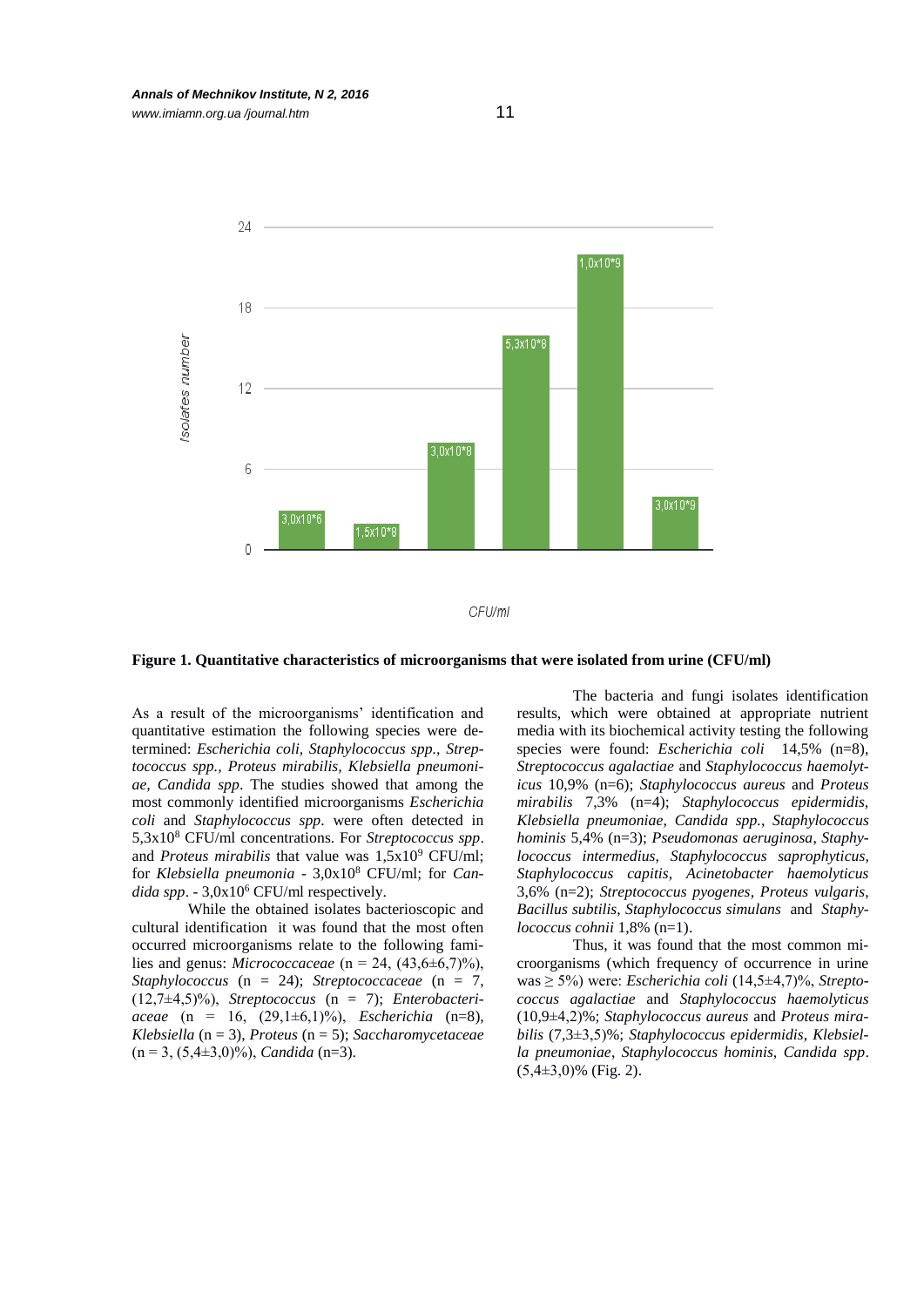

## **Figure 2. The proportion of microorganisms detected in urine, %**

To determine the bacterial pathogens sensitivity to antibiotics we used disco-diffusion method. Testing objects were identified in quantities greater than  $10<sup>3</sup>$ CFU/ml isolates only. Results below are presented by the microorganisms' nature and the frequency of its detection.

All identified *Staphylococcus haemolyticus* (n=6) isolates were sensitive to four drugs (amikacin, vancomycin, gatifloxacin, tigecycline). 83,3% of them have sensitivity to meropenem, cefazolin, moxifloxacin.

The most effective drug that inhibited the *Staphylococcus aureus* (n = 4) growth was norfloxacin. 100% of this species isolates were sensitive to it. 75,0% of isolates have sensitivity to levofloxacin, pefloxacin, lomefloxacin.

All *Staphylococcus epidermidis* (n = 3) isolates had a sensitivity to linezolid and vancomycin. 66,6% of its were sensitive to moxifloxacin, cefuroxime, tigecycline.

100% *Staphylococcus hominis* (n = 3) cultures were sensitivity to three drugs (gatifloxacin, linezolid, tigecycline). 66,6% isolates were sensitive to meropenem, cefuroxime, cefazolin, amikacin, vancomycin.

Gatifloxacin was the most effective drug against 80,0% of *Streptococcus agalactiae* (n=6) isolates. 66,6% of its were sensitive to amoxiclav, ampicillin, carbenicillin, cefazolin, amikacin, gentamicin, moxifloxacin, levofloxacin, norfloxacin, linezolid.

In determining the *Escherichia coli* (n = 8) cultures sensitivity we found that gatifloxacin was the most effective drug to 87,5% of its. 75,0% of cultures had sensitivity to four drugs (meronem, levofloxacin, norfloxacin, tigecycline).

100% of *Proteus mirabilis* (n = 4) isolates had sensitivity to three drugs (meropenem, amikacin, gatifloxacin). The sensitivity to levofloxacin was identified in 75,0% of *Proteus mirabilis* cultures.

All *Klebsiella pneumoniae* (n=3) cultures were sensitive to six drugs (ofloxacin, moxifloxacin, levofloxacin, pefloxacin, meropenem, gatifloxacin). Sensitivity to ceftriaxone, cefuroxime, norfloxacin, tigecycline was detected in 66,6% of isolates.

Microscopic fungi of the genus *Candida* (n = 3) had the sensitivity to fluconazole. 66,6% of them turned out to be sensitive to clotrimazole and itraconazole. All fungi isolates have no resistance to antimycotics.

All *Pseudomonas aeruginosa* (n = 2) cultures have sensitivity to meropenem.

While analyzing obtained results we concluded that meropenem was the most effective drug, 78,7% of all cultures had the sensitivity to it. The sensitivity to gatifloxacin had 73,7% of cultures; to tigecycline – 71,1% of isolates; to amikacin -67,3% of cultures; to moxifloxacin – 59,6% of isolates; to two drugs (levofloxacin and pefloxacin) - 55,8% of isolates respectively (Fig. 3).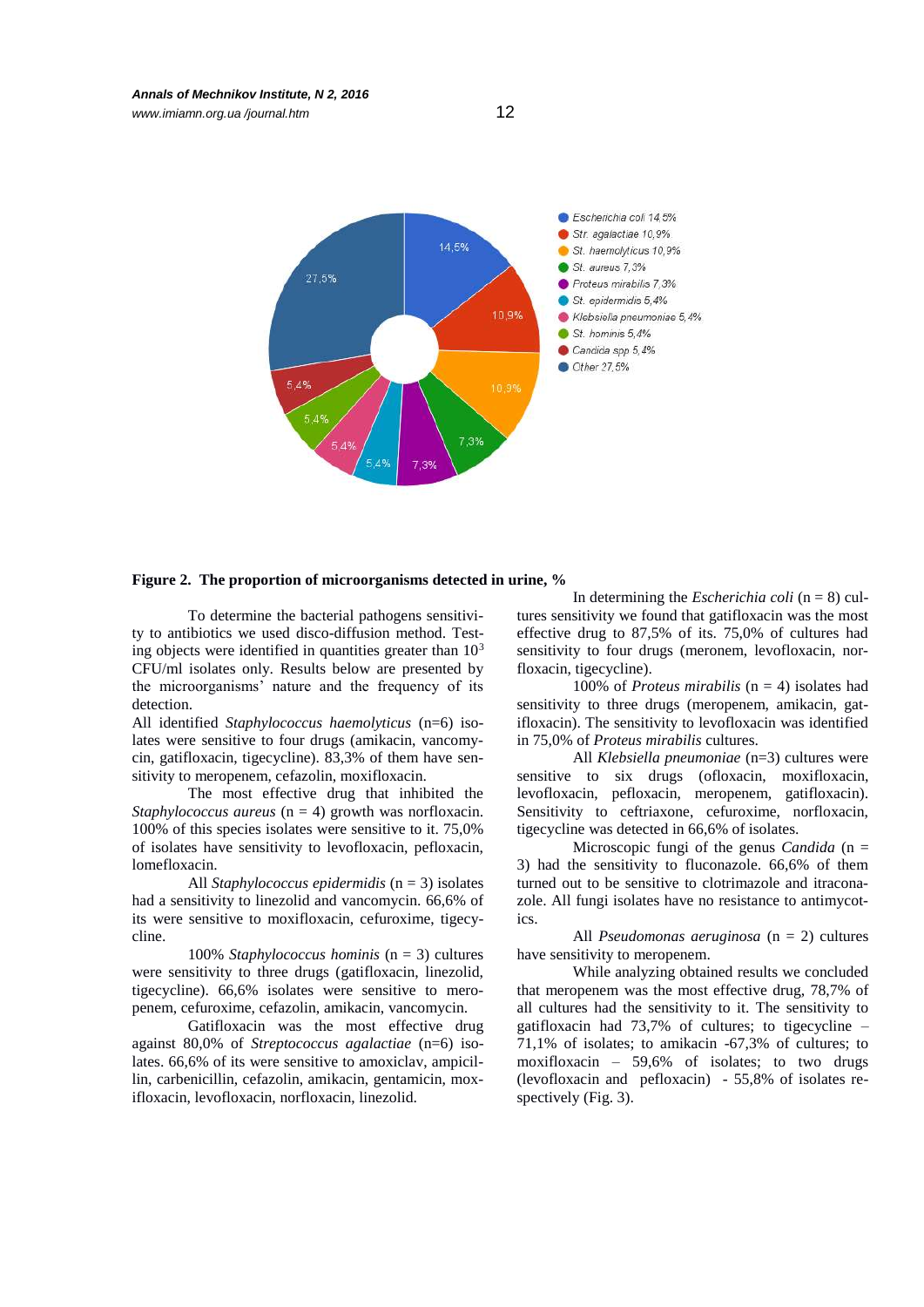*www.imiamn.org.ua /journal.htm* 13



**Figure 3. The most active drugs against microorganisms isolates in bacteriuria**

Taking into account the pathogens resistance problem importance we conducted the isolated cultures resistance analysis.

As a result of studies, it was found that all genus *Staphylococcus* family Micrococcaceae isolates (n  $= 24$ ) proved to be resistant to benzylpenicillin. 95,8% of isolated cultures were resistant to ampicillin. 87,5% of isolates had no amoxicillin and cefuroxime sensitivity and 83,3% of isolates - to azithromycin, erythromycin and lincomycin. It was also found that *Staphylococcus aureus* ( $n = 4$ ) appeared to be resistant to vancomycin, ampicillin, cefuroxime, cefazolin, azithromycin, linezolid. This species and *Staphylococcus epidermidis* (n=3) and *Staphylococcus hominis* (n = 3) isolates were multi-drug resistant to four or more drugs from different groups. Thus, *Staphylococcus epidermidis*, that is human skin normal microflora member, can be difficult to eliminate in the urinary tract due to acquisition of resistance to many modern drugs that are recommended for the bacteriuria treatment.

As of the *Streptococcaceae* family, all *Streptococcus agalactiae* (n = 6) isolates turned out to be insensitive to cefuroxime.

For the family *Enterobacteriaceae* (n=16) it was found that 100% of isolates were insensitive to carbenicillin; 87,5% - to cefuroxim and gentamicin, 81,2% - to amoxicillin and ampicillin, 75,0% - to cefazolin, 50,0% - to ceftriaxonum and aztreonam.

All *Escherichia* cultures (n = 8) and *Proteus*  cultures (n = 5) were resistant to cefuroxime, *Proteus* to ampicillin and cefazolin. That is not protected penicillins and 1 and 2 generations cephalosporin antibiotics had no activity against these microorganisms. This can cause problems in patients with bacteriuria. In addition, *Escherichia coli, Proteus mirabilis* and *Klebsiella pneumoniae* had multi-drug resistance.

All *Pseudomonas aeruginosa* (n = 2) and *Acinetobacter haemolyticus* (n=2) isolates also appeared to be multi-drug resistance.

Thus, we found *Enterobacteriaceae* and nonfermenting gram-negative bacteria isolates that had a beta-lactamase resistance to corresponding drugs.

In addition,  $(73,1 \pm 6,1)\%$  of all 52 bacterial isolates obtained were resistant to protected beta-lactam drug amoxiclav.

#### **Conclusions**

Today the bacteriuria and choosing the right treatment problem becomes increasingly important in medicine. In the bacteriuria treatment the key factors are the pathogen identification and its sensitivity to antibiotics. Because of the correct pathogen and its sensitivity to drugs determination the right choice of antibiotic therapy depends, that will prevent the microorganisms antibiotic resistance development and will lead to patients' rapid recovery.

The following conclusions were made on the results of the research.

1. The most common microorganisms (which incidence in urine were ≥ 5%) are: *Escherichia coli* (14,5±4,7)%, *Streptococcus agalactiae* and *Staphylococcus haemolyticus* (10,9±4,2)%; *Staphylococcus aureus* and *Proteus mirabilis* (7,3±3,5)%; *Staphylococcus epidermidis*, *Klebsiella pneumoniae*, *Staphylococcus hominis, Candida spp*. (5,4±3,0)%.

2. The most effective antibacterial drug is meropenem. 78,7% of all isolates have sensitivity to it. The sensitivity to gatifloxacin have 73,7%; to tigecycline 71,1%; to amikacin – 67,3%, to moxifloxacin – 59,6% of cultures, to two agents (levofloxacin and pefloxacin)  $-55,8\%$  of cultures respectively.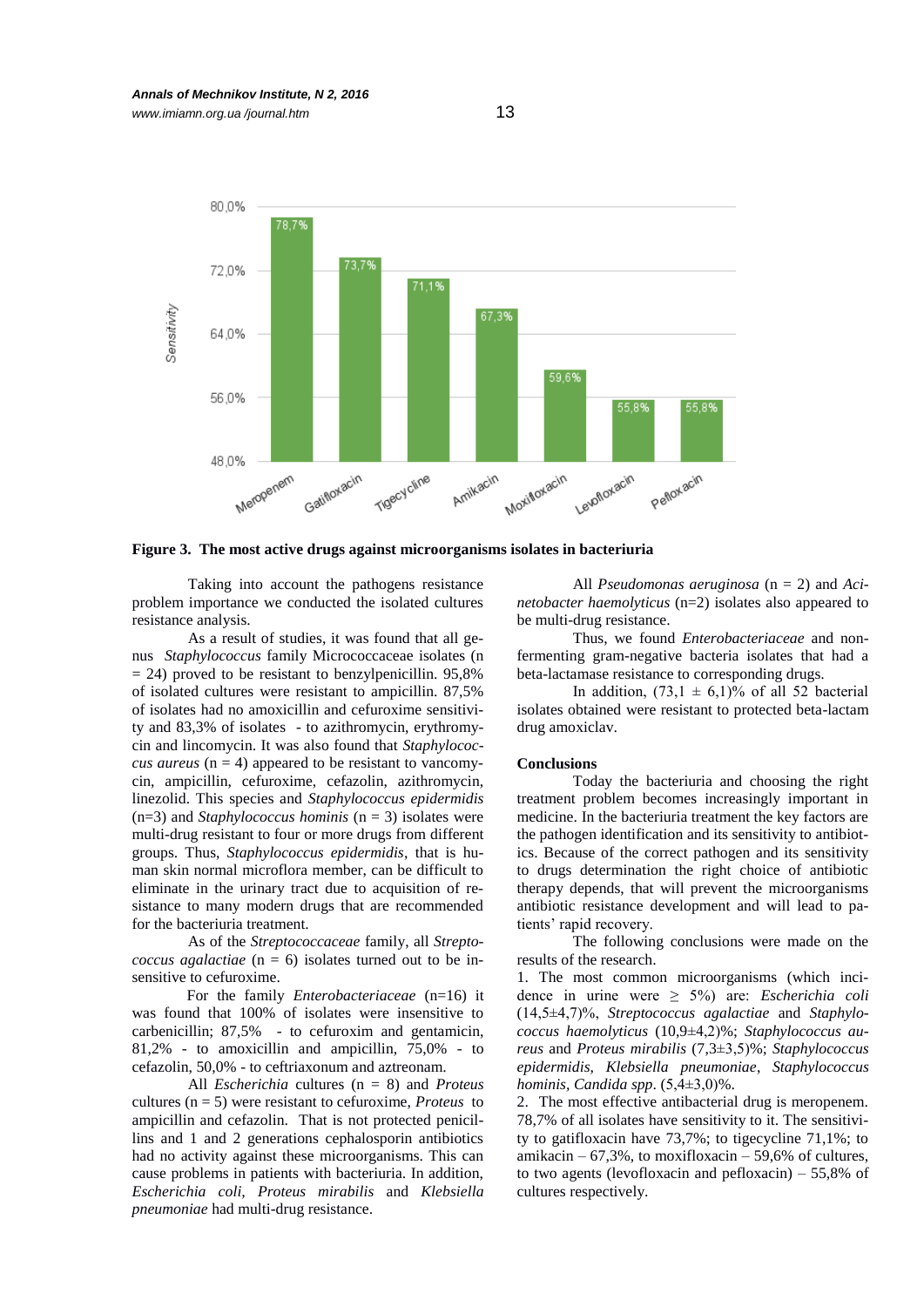### *Annals of Mechnikov Institute, N 2, 2016 www.imiamn.org.ua /journal.htm* 14

3. 100% of the family *Micrococcaceae* isolates were resistant to benzylpenicillin, 95,8% - to ampicillin, 87,5% - to amoxicillin and cefuroxime, 83,3% - to azithromycin, erythromycin and lincomycin. Members of the *Streptococcaceae* family were resistant to cefuroxime. 100% of the family *Enterobacteriaceae* isolates had no sensitivity to carbenicillin, 87,5% of isolates - to cefuroxim and gentamicin, 81,2% - to amoxicillin and ampicillin, 75,0% - to cefazolin, 50,0% - to ceftriaxonum and aztreonam.

4. *Staphylococcus aureus, Staphylococcus epidermidis, Staphylococcus hominis Escherichia coli, Proteus mirabilis, Klebsiella pneumoniae, Pseudomonas aeruginosa, Acinetobacter haemolyticus* isolates were multi-drug resistant.

# **References**

1. Foxman B. Epidemiology of urinary tract infections: incidence, morbidity, and economic costs / // Dis Mon. 2003 Feb;49(2):53-70.

2. Urinary tract infections in intensive care unit patients - a single-centre, 3-year observational study according to the INICC project / Duszyńska W [et al.] // Anaesthesiol Intensive Ther. 2016;48(1):1-6.

3. Current State of Antibiotic Resistance of Pathogens Causing Community-Acquired Urinary Tract Infections in Russia: «DARMIS» Study (2010–2011)/ I.S. Palagin [et al.] // Clin. Microbiol. Antimicrob. Chemotherapy. -2012, Vol. 14, № 4. – P. 280-302.

4. Development of a web application for recording bacterial etiologic agents and their antimicrobial susceptibility to improve the treatment of urinary tract infections and monitor resistance to antibiotics/ F. Gómez-Palomo [et al.] // Revista Española de Quimioterapia Advance Access published March 11, 2016: www/ URL.: http://seq.es/seq/0214-3429/29/2/gomez11mar2016.pdf.

5. Surveillance of antimicrobial susceptibility of Escherichia coli producing urinary tract infections in Galicia (Spain)/ M. Treviño [et al.] // Revista Española de Quimioterapia. Advance Access published March 11, 2016: www/ URL.: http://seq.es/seq/0214- 3429/29/2/trevino11mar2016.pdf.

6. Predicting antibiotic prescription after symptomatic treatment for urinary tract infection: development of a model using data from an RCT in general practice/ I. Gágyor [et al.] // Br J Gen Pract. Advance Access published Mar 10, 2016: www/ URL.: http://bjgp.org/content/early/2016/03/09/bjgp16X68436 1.long.

7. Ukraine MH Order <sup>1</sup> 167 from 05.04.2007 "On confirmation of guidance "Determination of the microorganisms sensitivity to antibiotics". - Kyiv, 2007.

8. The USSR MH Order № 535 from 22.04.1985 "On the unification of microbiological (bacteriological) methods of research used in clinical diagnostic laboratories of medical institutions." - M., 1985.

9. Holt, J. Bergey'sManual of Determinative Bacteriology. In 2 t. [Text]/ J. Holt, N. Kreig Translated from

English, ed. By Acad. RAS GA Zavarzin. – M.: "The World", 1997. – Vol. 1. – 432 p., Vol. 2. – 368 p.

# **UDC 615.33:616.6:616-022.7 MICROORGANISMS ANTIBIOTIC SENSITIVI-TY DETERMINATION IN URINARY TRACT INFECTIONS**

**Shapovalova O.V., Shevcova О.V., Sokolova O.L. Introduction.** Nowadays Urinary tract infections (UTI) are considered to be the most common bacterial infections. *Escherichia coli* is the most frequently uropathogen. Other microorganisms of the genera *Enterococcus, Klebsiella, Enterobacter, Proteus, Morganella, Citrobacter, Serratia, Pseudomonas, Streptococcus, Staphylococcus, Candida* are also isolated with variable frequency. In recent years there has been a decreasing tendency of the causative agents of UTI sensitivity to various antibiotics, which causes growth of an inefficiency treatment risk. In connection with the above the investigations were carried out with the purpose to identify the actual causative agents of bacteriuria and their sensitivity to antibiotics and antifungal drugs. **Materials and methods.** Bacteriological examination of urine was performed at 42 patients of SI "Sytenko Institute of Spine and Joint Pathology, AMS of Ukraine" clinic. The bacteriological method for determining the number of bacteria in the test material, cultural and bacterioscopic methods for identifying microorganisms and disk-diffusion method for sensitivity of microorganisms to antibiotics determining were used. The clinical material for the study was an average portion of the morning urine or urine collected by catheter. The biological material collection and bacteriological examination was carried by quantitative method, the isolated microorganisms identification and their sensitivity to antibiotics determining was performed by standard methods in accordance with current guidelines. We used the following antibiotics group to determine the microorganisms sensitivity: penicillin, cephalosporin, karbapenems, tetracyclines, aminoglycoside, fluoroquinolones, oxazolidinones, macrolides, lincosamides, glycopeptides, antifungal antibiotics. **Results and discussion.** During the biological material

study 55 isolates of bacterial and fungal pathogens were obtained. The microorganisms' concentration in urine was in the range of  $3,0x10^6$  CFU/ml to  $3,0x10^9$  CFU/ml, and the most bacterial isolates content was equal  $1,5x10^9$  CFU/ml. Among the most commonly identified microorganisms *Escherichia coli* and *Staphylococcus spp*. were often detected in 5,3x10<sup>8</sup> CFU/ml concentrations. For *Streptococcus spp*. and *Proteus mirabilis* that value was  $1,5x10^9$  CFU/ml; for *Klebsiella pneumonia* -3,0x10<sup>8</sup> CFU/ml; for *Candida spp*. - 3,0x10<sup>6</sup> CFU/ml respectively. The most common microorganisms (which frequency of occurrence in urine was  $\geq$  5%) were: *E*. *coli* (14,5±4,7)%, *Str. agalactiae* and *St. haemolyticus* (10,9±4,2)%; *St. aureus* and *Pr. mirabilis* (7,3±3,5)%; *St. epidermidis*, *Kl. pneumoniae*, *St. hominis, Can-*